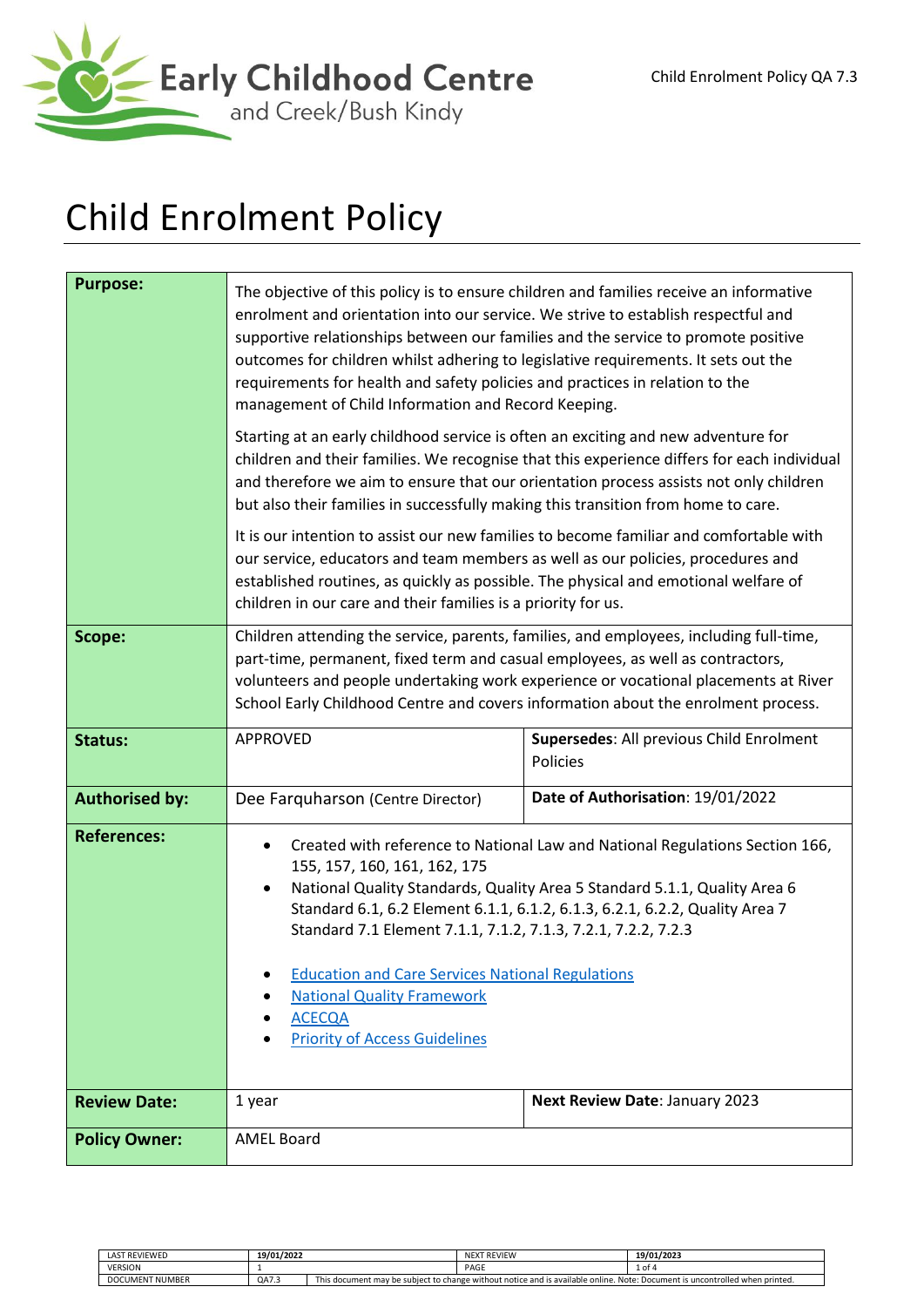

## **POLICY STATEMENT**

All families will be provided an enrolment pack which consists of a variety of forms, which is designed to record information and provide the family with important information about the service. The information gathered will be used to initiate the enrolment of a child into the service. Information gathered about a child and their family is respected and all staff employed by the service will respect and maintain the confidentiality and privacy of the child and family. Any breach of a child or family's confidentiality will result in disciplinary action from the Nominated Supervisor and/or Approved Provider and/or the Approved Provider's representative.

Enrolments are accepted providing the maximum daily attendance does not exceed the services licensed capacity, while abiding to the Department of Family and Community Services and Indigenous Affairs priority of Access guidelines.

## **IMPLEMENTATION**

#### **Nominated Supervisor or Responsible Person will:**

• Upon receiving an enquiry from a family for education and care requirements, arrange a mutually convenient time for the family to visit and tour the service.

Once verbal enrolment agreement has been made:

- Explain the process for claiming Child Care Subsidy (CCS).
- The importance of signing a child in and out (legal requirement and for safety).
- Explain the Compliant Written Agreement for families claiming CCS or Relevant Arrangement for families not wishing to claim CCS.
- During the visit or via email, provide the family with a full enrolment pack, explaining how to enrol, that will include:
	- o Enrolment form
	- o Parent handbook which outlines Service operations and Philosophy
	- o Confidentiality and Privacy Information
	- o Medical Conditions Risk Minimisation and Communication Plan (as required)
	- o Medical Action Plan if necessary
	- o Asthma Action Plan if necessary
	- o Sign in/out procedure if Kiosk please ensure training has occurred for family
- Provide vacancies, start date and suitable times for the child to be orientated.
- Provide current fee structure and payment advice.
- Arrange suitable orientation visits with family children will not to be left at service unless all enrolment forms are completed. Orientation can occur if a family member stays at the service.
- Inform families of the Priority of Access guidelines and have their position assessed as to how they place within this system. Any matters that are sensitive of nature, such as discussing a child's medical needs, Court Orders, parenting plans or parenting orders, will be discussed privately with management. Families will be required to bring any corresponding documents in relation to court orders, medical needs, or plans.
- Discuss Immunisation.
- Check enrolment forms provided by families to ensure all information is complete and ask questions when information is incomplete or unclear.
- Enter information into software management system, create child profile checking to ensure all information is correct.
- Introduce families and children to educators.

| <b>LAST REVIEWED</b>   | 19/01/2022 |                                                                                                                                   | <b>NEXT REVIEW</b> | 19/01/2023 |
|------------------------|------------|-----------------------------------------------------------------------------------------------------------------------------------|--------------------|------------|
| <b>VERSION</b>         |            |                                                                                                                                   | PAGE               | 2 of       |
| <b>DOCUMENT NUMBER</b> | QA7.3      | This document may be subject to change without notice and is available<br>Note: Document is uncontrolled when printed.<br>online. |                    |            |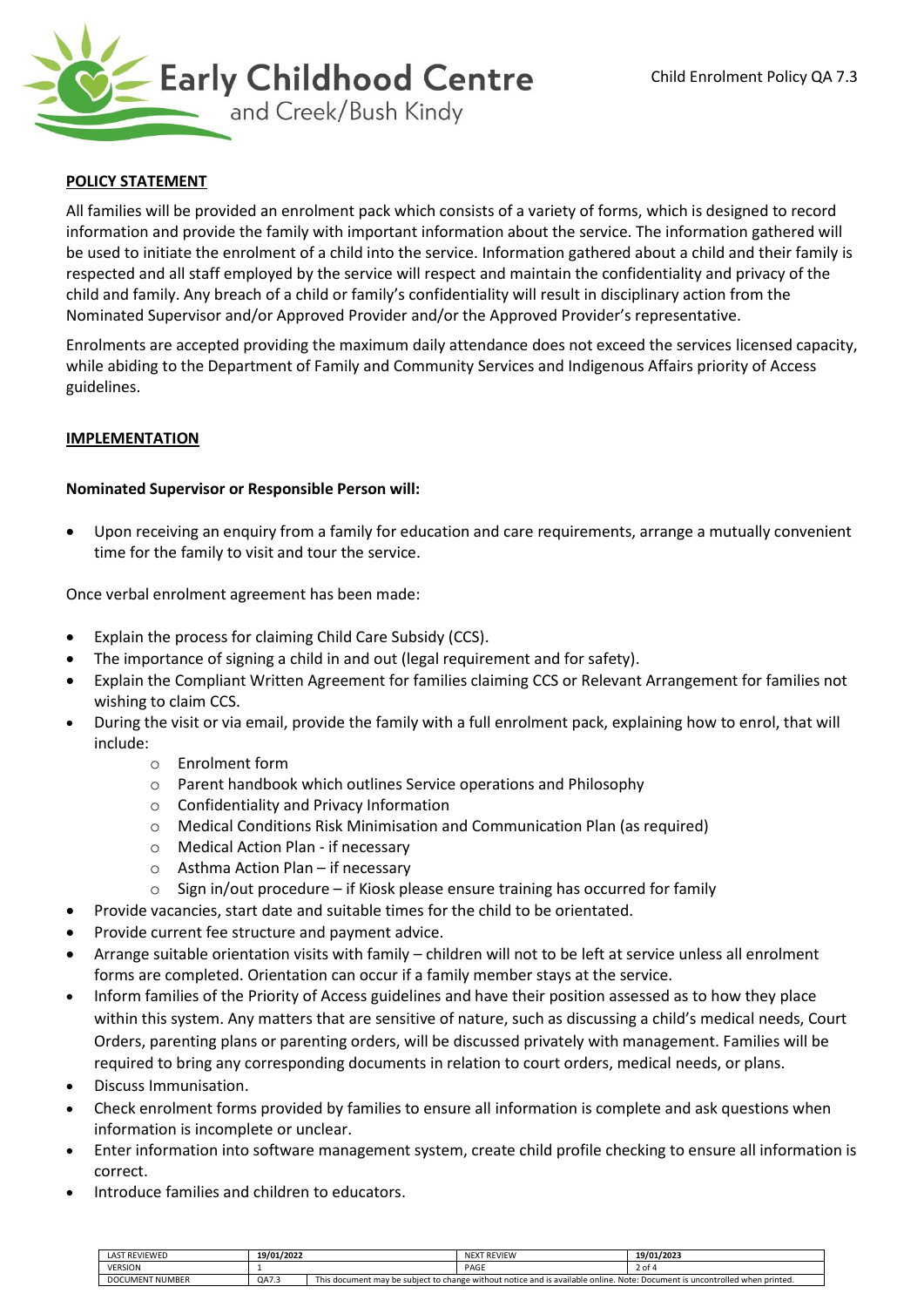

- Provide room Educators with necessary child information and any other information relevant to the high quality of education and care of the child.
- Manage and store information confidentially, including after the child or family have left the service, within the legislatively required timeframe.
- Ensure family has access to relevant online systems and required security codes.
- Ensure family have completed a Written Arrangement upon confirmation of the child's routine attendances.

## **Educators Will:**

- Read all enrolment information provided by Centre Director regarding the child, paying particular attention to any health requirements of the child.
- If necessary, add child's medical action plan to health alert area.
- Prepare child portfolio and ensure profile is ready.
- Add child to birthday chart.
- Make up hook name tags for child.
- Manage and store information confidentially, including after the child or family have left the service, within the legislatively required timeframe.

## **Families will:**

- Complete a Child Care Subsidy (CCS) assessment online to check eligibility and entitlements to CCS through the myGov website prior to commencement.
- Full fees will be charged until family's application for CCS has been accepted and applied. CCS is paid directly to providers to be passed on to families as a fee reduction.
- Families will contribute to their childcare fees and pay to the Service the difference between the fee charged and the subsidy amount or full fees if not claiming CCS.
- Complete the provided Written Arrangement prior to enrolment.
- Read parent handbook prior to enrolling child at the service to understand the basic policies and procedures published by the service. Policies and Procedures are available for families in the service upon request – please ask Nominated Supervisor or Centre Director for copies or access to these.
- Complete all areas of the enrolment form for **each** child prior to child's first day at the service. Children will not be able to commence care and education at the service until all forms are completed in full.
- Provide child's Immunisation History Statement (please note: no other document is accepted), if applicable.
- Notify the service as soon as practicable of any changes or updates to the original enrolment information.
- Complete re-enrolment details each year to ensure information is current and up to date.
- Pay fees for current week PLUS one week in advance prior to first day of care and keep fees up to date at all times.
- Provide information about their child's health needs, allergies, medical conditions, and medications upon enrolment.
- Provide a Medical Condition Risk Minimisation and Communication as necessary.
- Ensure any changes to the details provided upon enrolment are communicated to the service as soon as they occur i.e., change in address or phone number, emergency contacts, child's medical or additional needs.

## **Medical Conditions**

A Medical Condition Risk Minimisation and Communication Plan needs to be developed in consultation with families and the child's medical practitioner for a child with a diagnosed medical condition that requires management. These plans will be reviewed and updated every 12 months. Refer to the Medical Conditions Policy for further information.

| <b>LAST REVIEWED</b>   | 19/01/2022 |                                                                                                                             | <b>NEXT REVIEW</b> | 19/01/2023 |
|------------------------|------------|-----------------------------------------------------------------------------------------------------------------------------|--------------------|------------|
| <b>VERSION</b>         |            |                                                                                                                             | PAGE               | ⊿ of 4     |
| <b>DOCUMENT NUMBER</b> | QA7.3      | This document may be subject to change without notice and is available online. Note: Document is uncontrolled when printed. |                    |            |